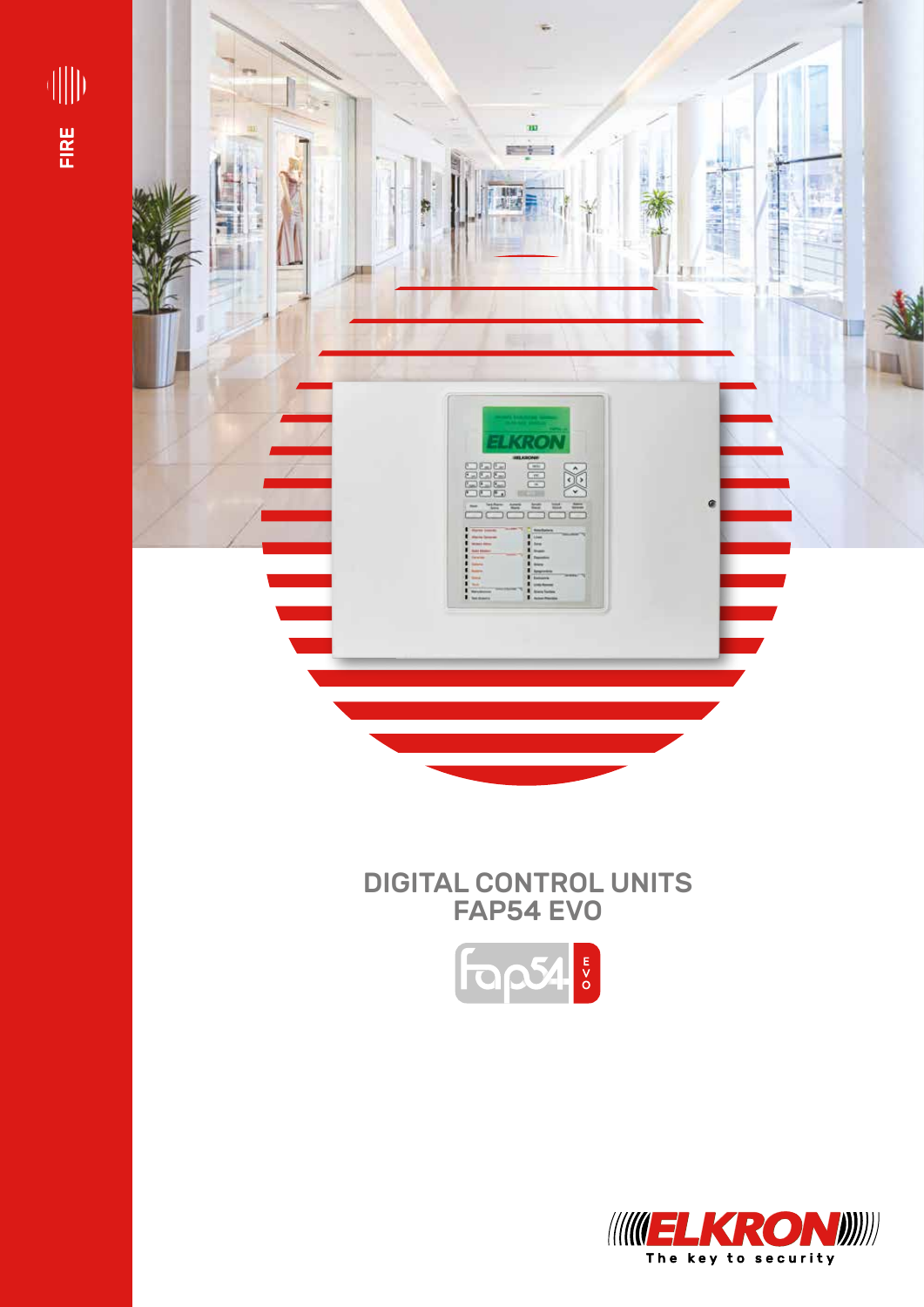#### FAP54 EVO CONTROL UNITS

The FAP54 control unit line is renewed with the new EVO models that enhance and diversify the entire Elkron digital fire alarm range. There are four sizes of control unit to allow installations that meet different protection requirements depending on the areas to be covered, but which always ensure an excellent level of performance as well as simplicity of installation, programming and management.

The FAP54 EVO has a useful RGB colour display that makes it easier to recognise the status of the system and a new "11224" menu that makes it easier for the installer to perform maintenance procedures in accordance with the UNI 11224 standard.

The user can easily manage the new FAP54 EVO control units with the MY Elkron Family app, via IP connection, integrating also the video surveillance and intrusion alarm functions, further increasing the security level of the environments.



The FAP54 EVO range consists of 4 control unit models that manage:

- 480 virtual zones, each of which can be configured for a specific type of operation (fire alarm, technological)
- $\vee$  240 groups of devices, freely assignable, where cross-checking is required
- $\vee$  240 zone groups, freely assignable, where higher level control is required
- $\vee$  monitoring of the sensitivity index and the percentage of detector dirtiness
- $\vee$  the event memory (up to 1,000).

The new FAP54 EVO digital control units are also equipped with a platform that allows several control units to be networked.

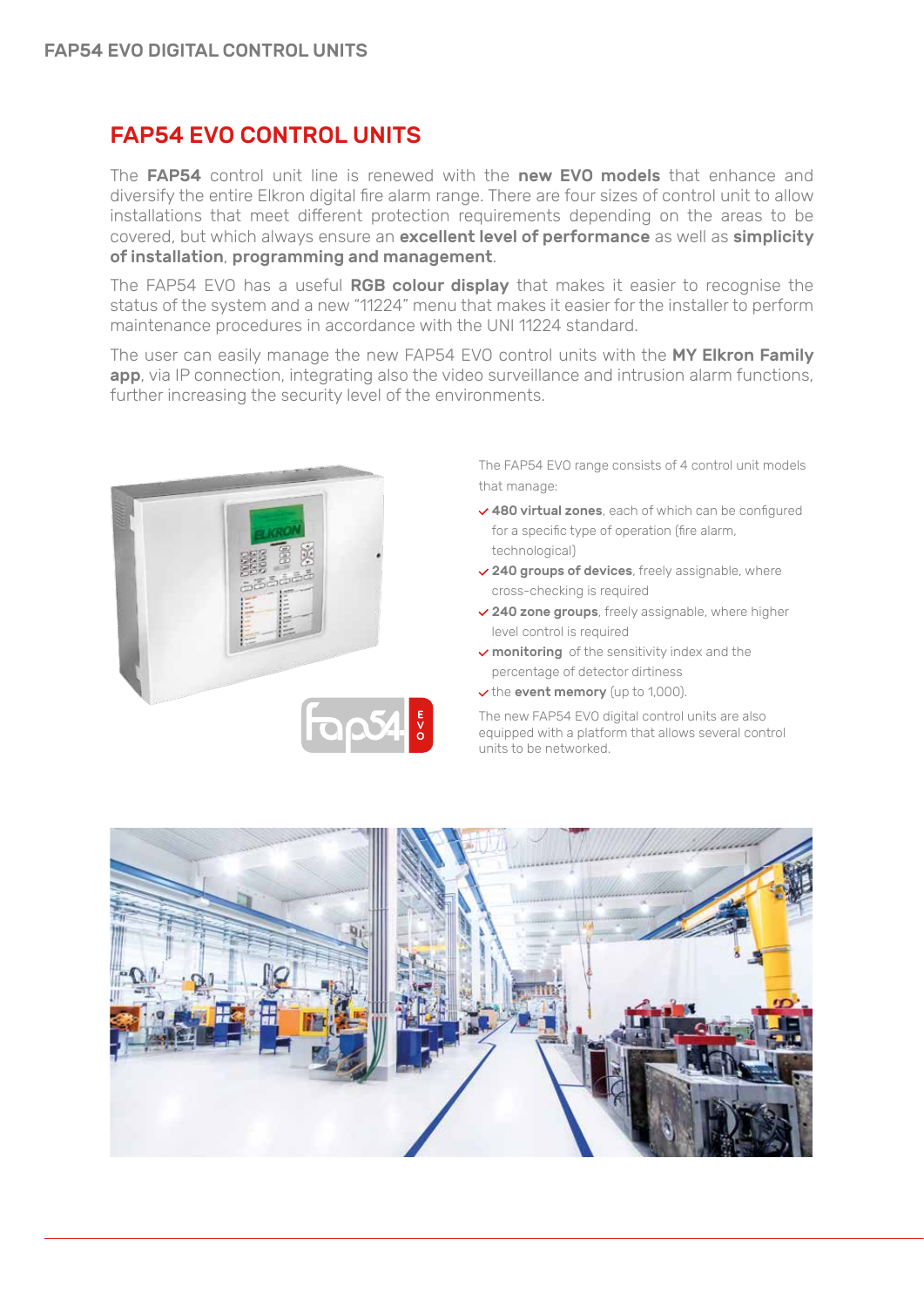### MORE USER-FRIENDLY DISPLAY

The new RGB display highlights the statuses of the control unit in different colours. Colours simplify the work of the installer as they make it easy to recognise the condition of the system and to detect any faults or alarms. Even when not in the vicinity of the device.



GREEN System OK



BLUE System under maintenance/ being programmed



YELLOW System failure/malfunction



RED System in alarm

#### NEW MAINTENANCE MENU

The maintenance menu of the FAP54 EVO control units has been adapted to the UNI11224 standard: clear information is given on the processes subject to **service** (date of installation, date of conformity, date of last periodic check carried out) and verification at each level (line, sensor, zone, group).

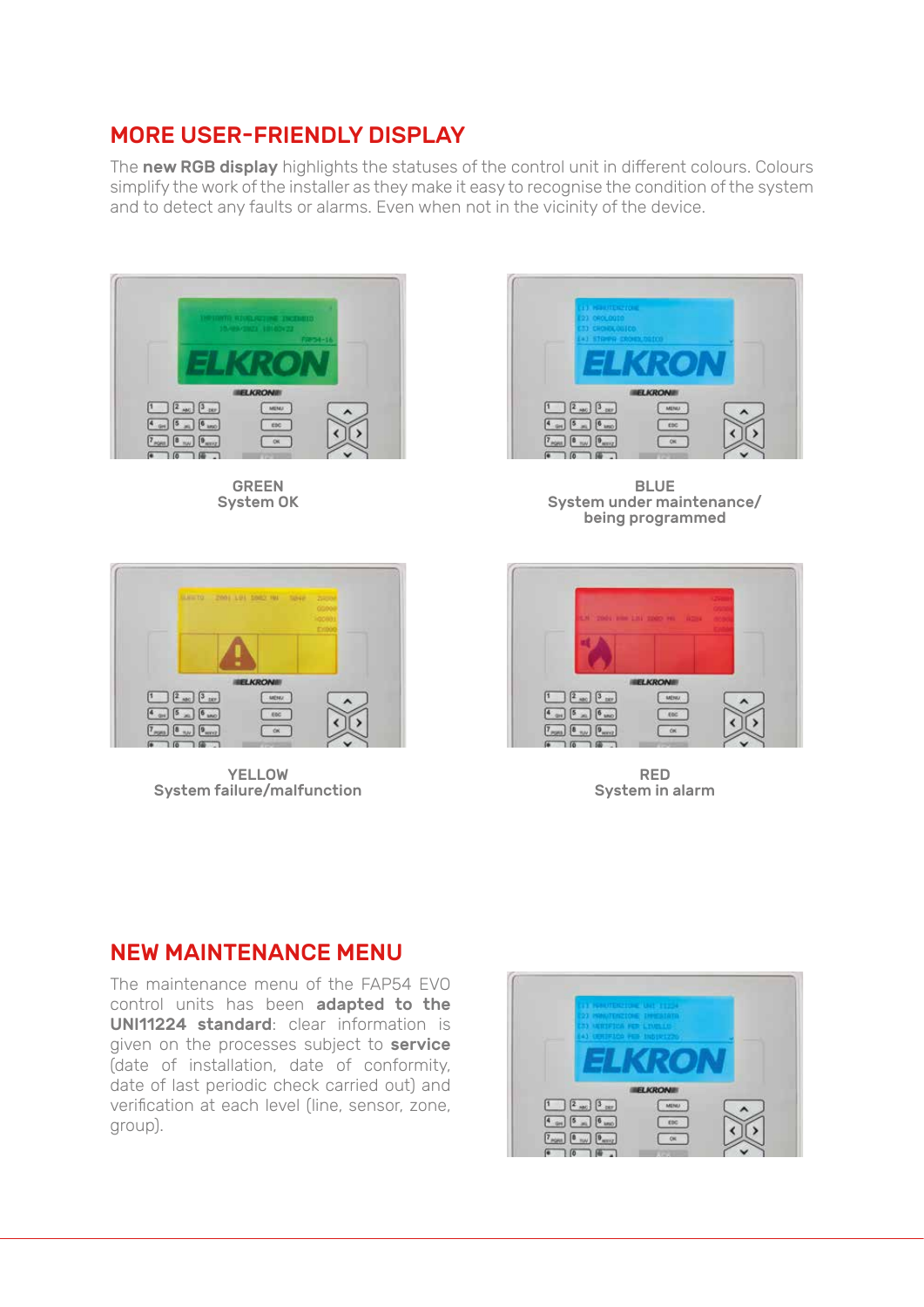

The FAP54 EVO control units can be configured and managed using two new software packages:

v the configuration software SOFT/FAP500A

 $\vee$  the supervision software IperFire.

#### Configuration software SOFT/FAP500A

The new software **SOFT/FAP500A**, which can be downloaded free of charge from the Elkron website, has improved graphics, enhanced functions and a faster upload/download routine. It can be used with FAP54 EVO fire control units from firmware revision 20.0 and is compatible with control units with earlier firmware revisions.

## lper **Fire**

Supervision software IperFire

The new IperFire software is an application with client/server architecture developed to enable theintegration and centralised control of fire detection systems, up to a maximum of 256 points.

Installation of the software is simple and takes place via a wizard.

By connecting the control units to the LAN network, IperFire performs the following operations:

- Acquisition of control unit events
- Control unit remote reset
- Control unit sensors status and interactive map lines display
- Collected dirt and sensitivity degree detection for every sensor and value charts.



 $\bar{\bar{\Xi}}$  FIRE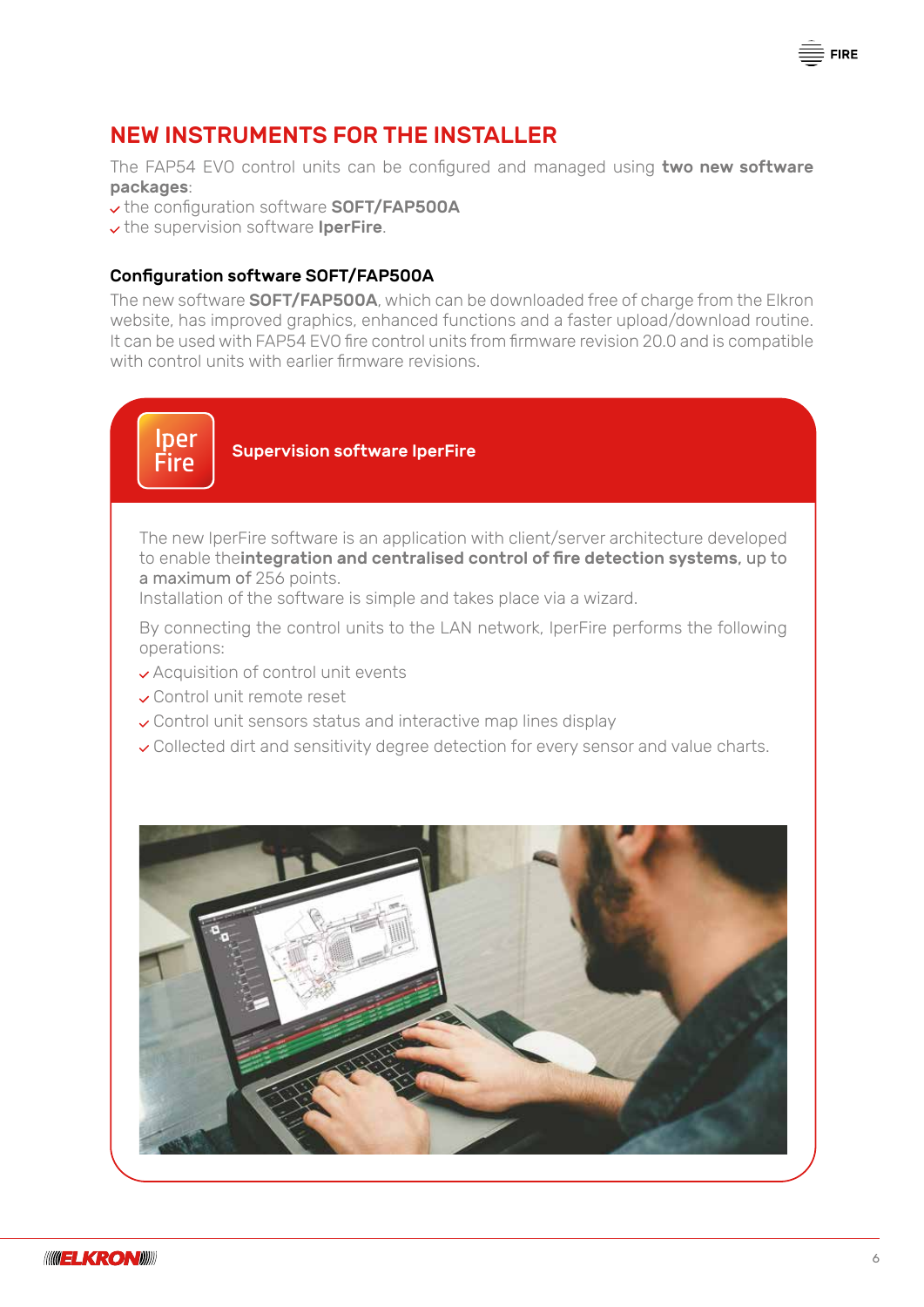#### INTEGRATION OF FAP54 EVO CONTROL UNITS WITH INTRUSION ALARM AND VIDEO SURVEILLANCE SYSTEMS

The new IP interface that can be installed on EVO models allows the control of fire detection systems to be integrated with the management of intrusion alarm and video surveillance systems and the functions to be available on smartphones via the My Elkron Family app.

On the app, the **fire function** for managing fire alarm systems allows you to:

- Acquire the control unit automatically or via QR code
- $\checkmark$  View system status
- View information on alarms, warnings, faults
- View the status of lines and zones
- Manage event push notifications.



Thanks to the My Elkron Family app, users can, for example, associate a surveillance camera with a zone of the fire alarm system: in this way, in the event of an alarm, they will receive a notification on their smartphone from which they can also view the images from the cameras.

The My Elkron Family app is available for **smartphones** and tablets on Play Store (for Android devices version 5.0 or higher) and on App Store (for iOS devices version 9.3 or higher).